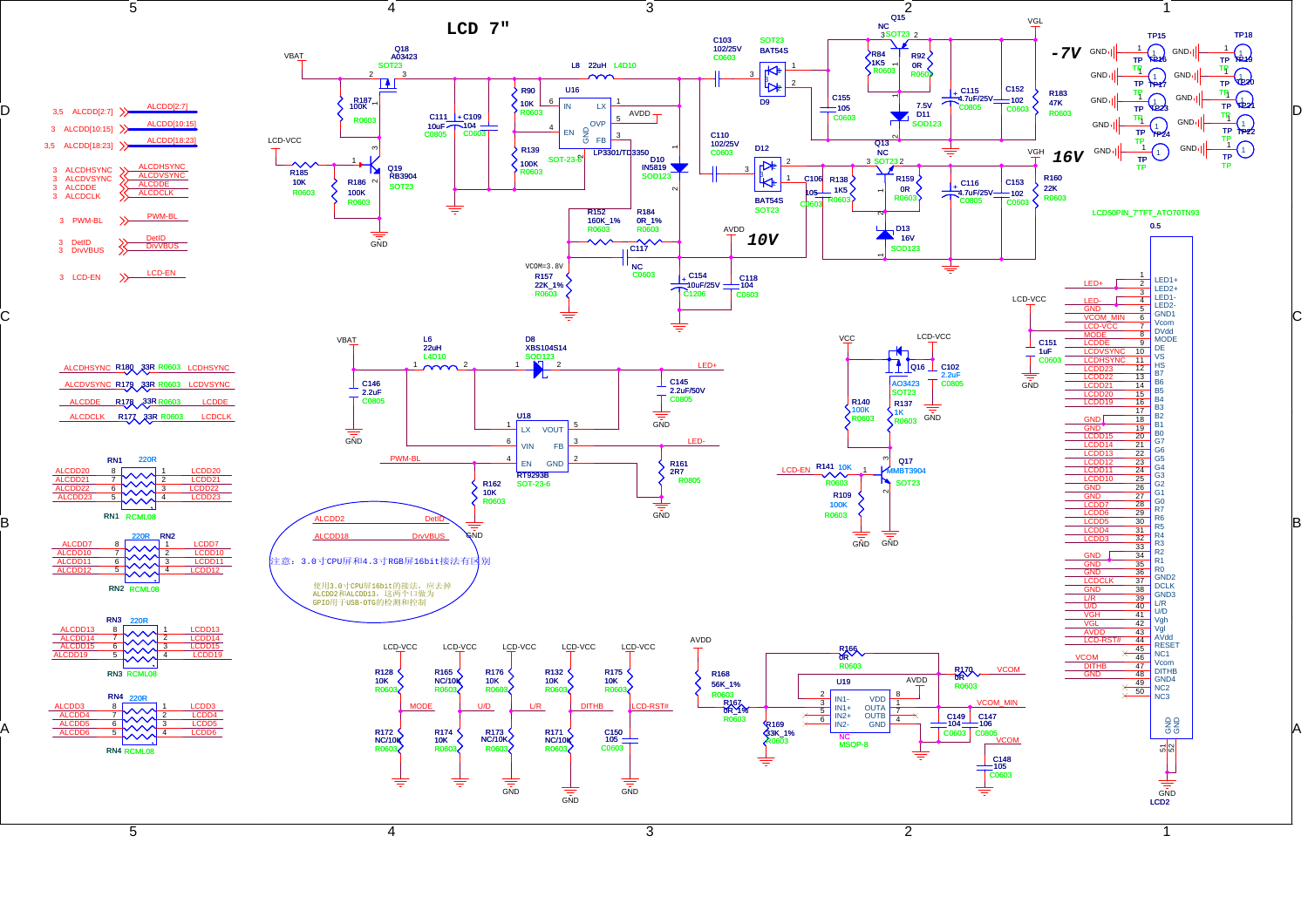## **Notes**:**Unless Otherwise Stated**

## Scheme Spec:

FLASH: NOR, 4M, 3.3V DRAM: SDR, 8M\*16, 3.3V Key: 7,Left、Right、Vol+、Vol-、OK、MENU、POWER Power: USB, 5V, 2A; BAT, 4.2V, 1000mA USB: USB-OTG Card: SD/MMC(一线卡) LCD仅支持480\*272以下分辨率 TVout:CVBS其它: Headphone, MIC, FM, IR, RTC,G-Sensor

## Schematics Index:

DI<br>Di

CIL AND A REPORT OF THE CONTRACTOR OF THE CONTRACTOR OF THE CONTRACTOR OF THE CONTRACTOR OF THE CONTRACTOR OF THE CONTRACTOR OF THE CONTRACTOR OF THE CONTRACTOR OF THE CONTRACTOR OF THE CONTRACTOR OF THE CONTRACTOR OF THE

A

01 COVER 02 PIO ASSIGNMENT03 MAIN CHIP &SDRAM04 HP & FM & MIC & RTC 05 USB & POWER06 KEY & IR & CARD & G-SENSOR07 LCD POWER 08 LCD 3" 09 LCD 4.3"

2

2

## Power Supply:

C

A

5

VCC: 3.3V, 700mA, Periphery device & SDR<br>VDD: 1.4V, 700mA, Core VDD: 1.4V,700mA,Core AVCC&VMIC:3V, 300mA, Analog

4

|  | Rev                         | Description | Date       | Drawn | Checked   Approved |
|--|-----------------------------|-------------|------------|-------|--------------------|
|  | $ $ F1C100_NOR_STD_V1.2 $ $ |             | 2011.04.19 |       |                    |
|  | F1C100_NOR_STD_V1.3         |             | 2011.05.12 |       |                    |
|  | F1C100_NOR_STD_V1.4         |             | 2011.06.22 |       |                    |
|  |                             |             |            |       |                    |
|  |                             |             |            |       |                    |

| Title             | <title></title>                       |              |  |           |
|-------------------|---------------------------------------|--------------|--|-----------|
| <b>Size</b><br>A3 | <b>Document Number</b><br><doc></doc> |              |  | Rev<br>V1 |
| Date:             | Saturday, February 23, 2013           | <b>Sheet</b> |  |           |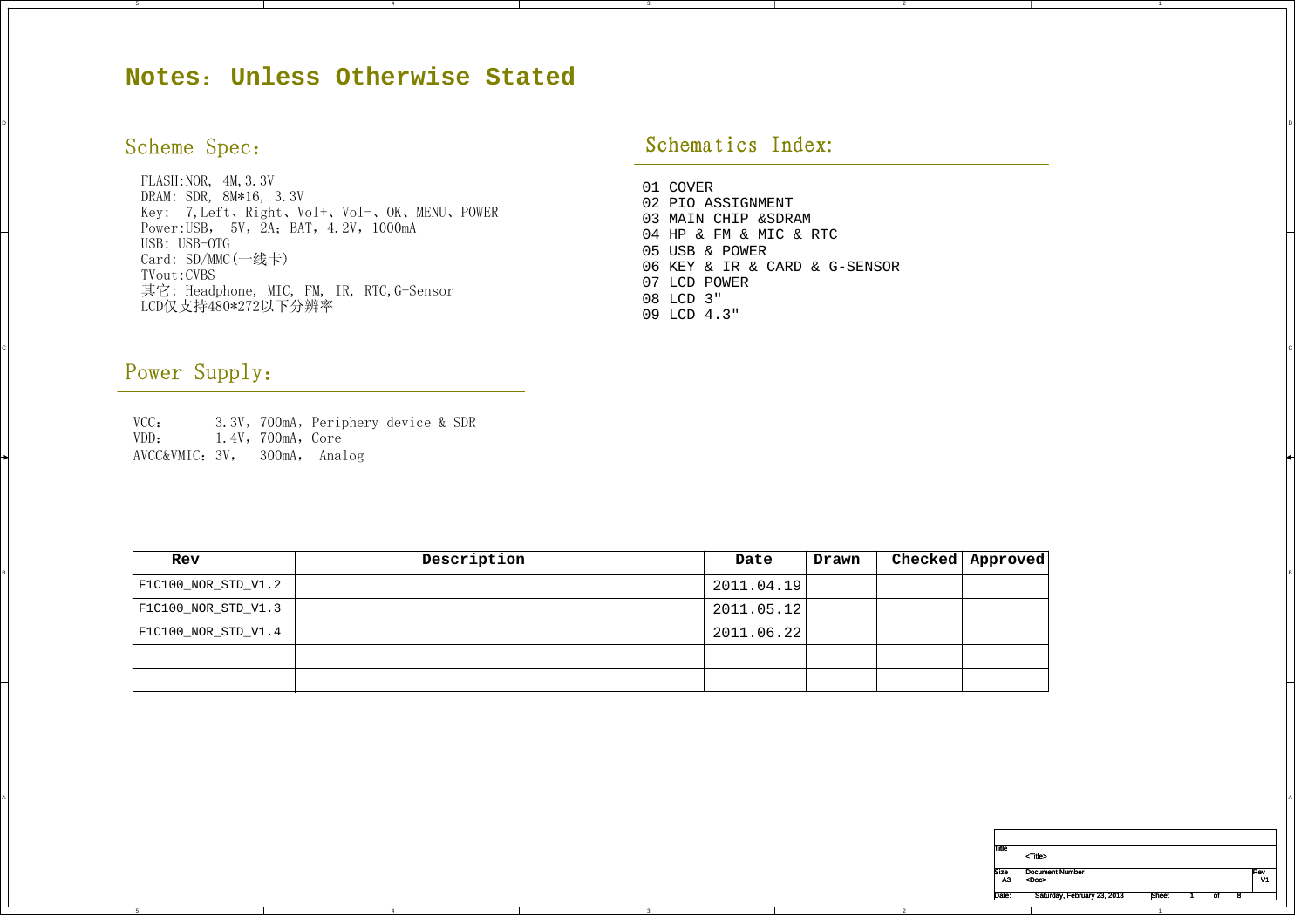**PIO ASSIGNMENT**

A

5

4

|    | Function    | Pin              | Default            | Multi0            | Multil                     | Multi2          |                   | Multi3 Function | <b>Notes</b>            |                   | Default Circuit | Function description                                 | IО      |
|----|-------------|------------------|--------------------|-------------------|----------------------------|-----------------|-------------------|-----------------|-------------------------|-------------------|-----------------|------------------------------------------------------|---------|
|    |             | Name             | Function           |                   |                            |                 |                   |                 |                         | Status Status     |                 |                                                      |         |
|    |             | NWE#             | PIOCO              | NWE#              | SPIO MOSI                  |                 |                   | SPIO MOSI       |                         |                   |                 |                                                      |         |
|    |             | ALE              | PIOC1              | ALE               | SPIO MISO                  |                 |                   | SPI0-MISO       | NOR                     |                   |                 |                                                      |         |
|    |             | CLE              | PIOC2              | CLE               | SPIO CLK                   |                 |                   | SPIO CLK        |                         |                   |                 |                                                      |         |
|    |             | NCE1             | PIOC3              | NCE1              | SPIO CS                    |                 |                   | SPIO-CS         |                         | pull-up           |                 |                                                      |         |
|    |             | NCE0             | PIOC4              | NCE <sub>0</sub>  |                            |                 |                   | LCD-EN          | LCD                     |                   |                 | pull-up Pull high high--shuttdown, low--normal       | Output  |
|    |             | NRD#             | PIOC5              | NRD#              | SDC2 CMD                   |                 |                   | SDC2 CMD        | CARD                    |                   |                 |                                                      |         |
|    |             | NRB0             | PIOC6              | NRB0              | SDC2_CLK                   |                 |                   | SDC2 CLK        |                         | $ {\rm pull-up} $ |                 |                                                      |         |
|    | <b>NAND</b> | ND <sub>0</sub>  | PIOC <sub>8</sub>  | ND0               | SDC0 D0                    |                 |                   | PW ON           | POWER                   |                   |                 | pull high high--power on, low-power down             | output  |
|    |             | ND1              | PIOC9              | ND1               | SDC0_D1                    |                 |                   | PA-SHDN#        | PA                      |                   |                 | pull high low--shuttdown, high--normal               | output  |
|    |             | ND <sub>2</sub>  | PIOC10             | ND <sub>2</sub>   | SDC0 D2                    |                 |                   | DetVBUS         | <b>USB</b>              |                   |                 | pull low high--Vbus enable, low--no connection input |         |
|    |             | ND3              | PIOC11             | ND3               | SDC0 D3                    |                 |                   | TV-EN           | CVBS OUT                |                   |                 |                                                      | output  |
|    |             | ND4              | PIOC12             | ND4               | SDC2 D0                    |                 |                   | SDC2 D0         | CARD                    |                   |                 |                                                      |         |
|    |             | ND5              | PIOC13             | ND5               | SDC2 D1                    |                 |                   | SDC2 D1         |                         |                   |                 |                                                      |         |
|    |             | ND <sub>6</sub>  | PIOC14             | ND <sub>6</sub>   | SDC2 D2                    |                 |                   | SDC2 D2         | KEY                     |                   |                 |                                                      |         |
|    |             | ND7              | PIOC15             | ND7               | SDC2 D3                    |                 |                   | SDC2 D3         |                         |                   |                 |                                                      |         |
|    |             | PIOA0            | DBG MS             | SDC0 D1           | DBG MS                     | SPI1 CSO        | EINTO             |                 | GSENSOR-INT GSENSOR-INT |                   |                 |                                                      |         |
|    |             | PIOA1            | DBG_DI             | SDCO_DO           | DBG DI                     | SPI1_MOSI EINT1 |                   | SD-CD#          | CARD                    |                   |                 | interrupt in, pulse                                  | input   |
|    |             | PIOA2            | PIOA2              |                   | SDCO_CLK UARTO TX SPI1 CLK |                 |                   | TX              | TX                      |                   |                 |                                                      |         |
|    |             | PIOA3            | DBG DO             | SDC0_CMD DBG_DO   |                            | SPI1 MISO       |                   | PW-OFF          | POWER                   |                   |                 | pull low high--power down, low--normal               | input   |
|    | GPIOA       | PIOA4            | PIOA4              | SDC0_D3           | UARTO RX                   |                 | EINT <sub>2</sub> | CHARGE          | <b>CHARGE DET</b>       |                   |                 |                                                      |         |
|    |             | PIOA5            | DBG_CK             | $ $ SDC0_D2       | DBG_CK                     | IR RX           | EINT3             | IR-RX           | IR                      |                   |                 |                                                      |         |
|    |             | PIOA6            | PIOA6              | TWI0_SCK NCE2     |                            |                 |                   | TWI-SCK         | IIС                     | pull-up           |                 |                                                      |         |
|    |             | PIOA7            | PIOA7              | TWI0 SDA NCE3     |                            |                 |                   | TWI-SDA         |                         | pull-up           |                 |                                                      |         |
|    |             | PIOA8            | PIOA8              | PWM0              | SPI1 CS1                   |                 | EINT4             | PWM-BL          | LCD.                    |                   |                 |                                                      |         |
|    |             | IX1              | X1                 | GPIOE0            | EINT0                      |                 |                   | X1              |                         |                   |                 |                                                      |         |
| TP |             | X2               | X2                 | GPIOE1            | EINT1                      |                 |                   | X2              | TP                      |                   |                 |                                                      |         |
|    |             | Y1               | Y1                 | GPIOE2            | EINT <sub>2</sub>          |                 |                   | Y1              |                         |                   |                 |                                                      |         |
|    |             | Y2               | Y2                 | GPIOE3            | EINT3                      |                 |                   | Y2              |                         |                   |                 |                                                      |         |
|    |             | LCD <sub>2</sub> | PIOD <sub>2</sub>  | LCD <sub>2</sub>  |                            |                 |                   | DetID           |                         |                   |                 |                                                      | input   |
|    | LCD         | LCD13            | PIOD <sub>13</sub> | LCD <sub>13</sub> |                            |                 |                   | DrvVBUS         | USB-OTG                 |                   |                 | 选择3.0寸CPU屏16bit接法时使用此IO                              | output  |
|    |             | LCD18            | PIOD <sub>22</sub> | ICD18             |                            |                 |                   |                 |                         |                   |                 | 选择43寸RGB屏16bit接法时使用此IO。                              | outnut. |

A

DI<br>Di

2

2

| Title       |                        |  |  |     |
|-------------|------------------------|--|--|-----|
|             | <title></title>        |  |  |     |
| <b>Size</b> | <b>Document Number</b> |  |  | Rev |
| A3          | <doc></doc>            |  |  | V1  |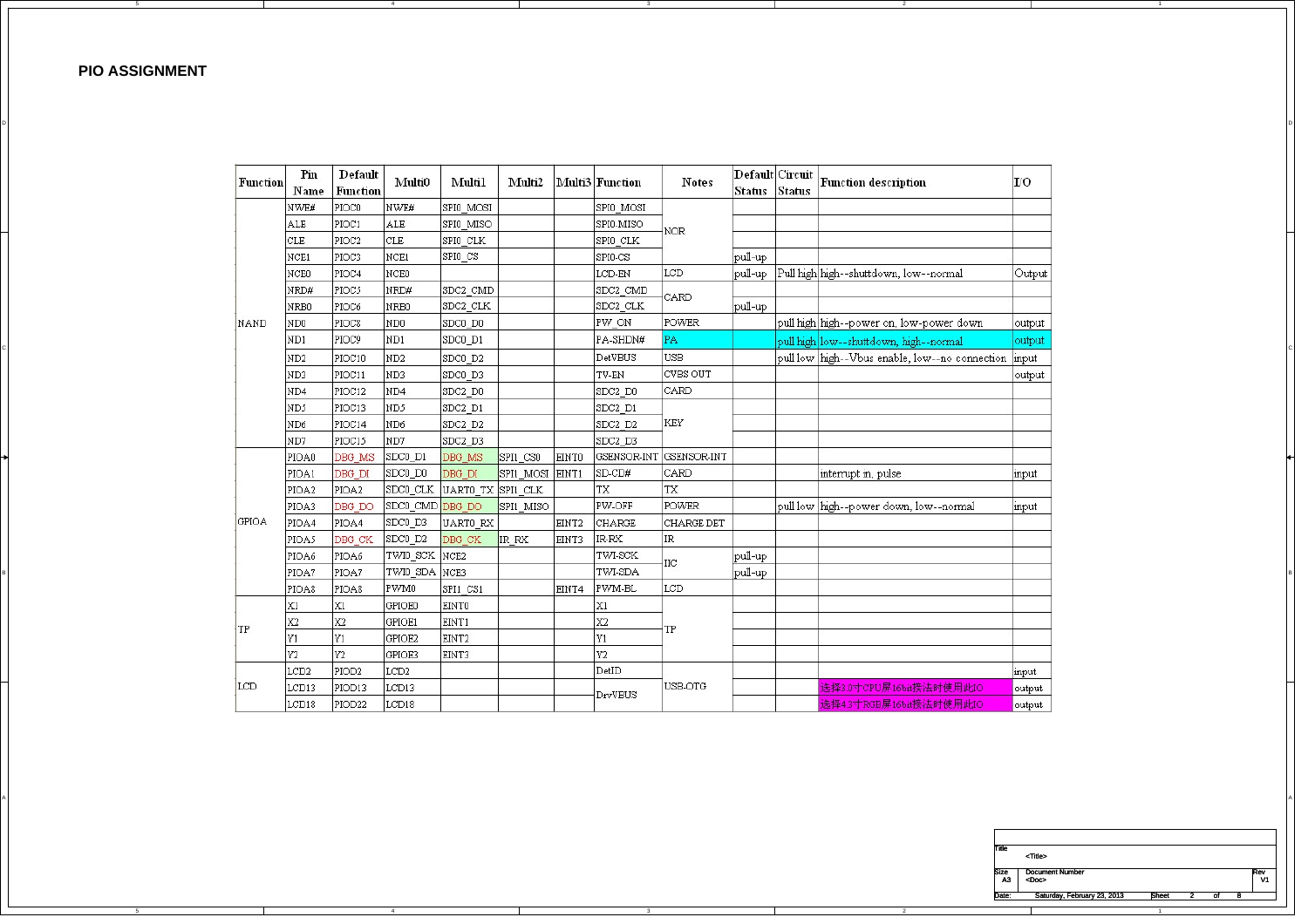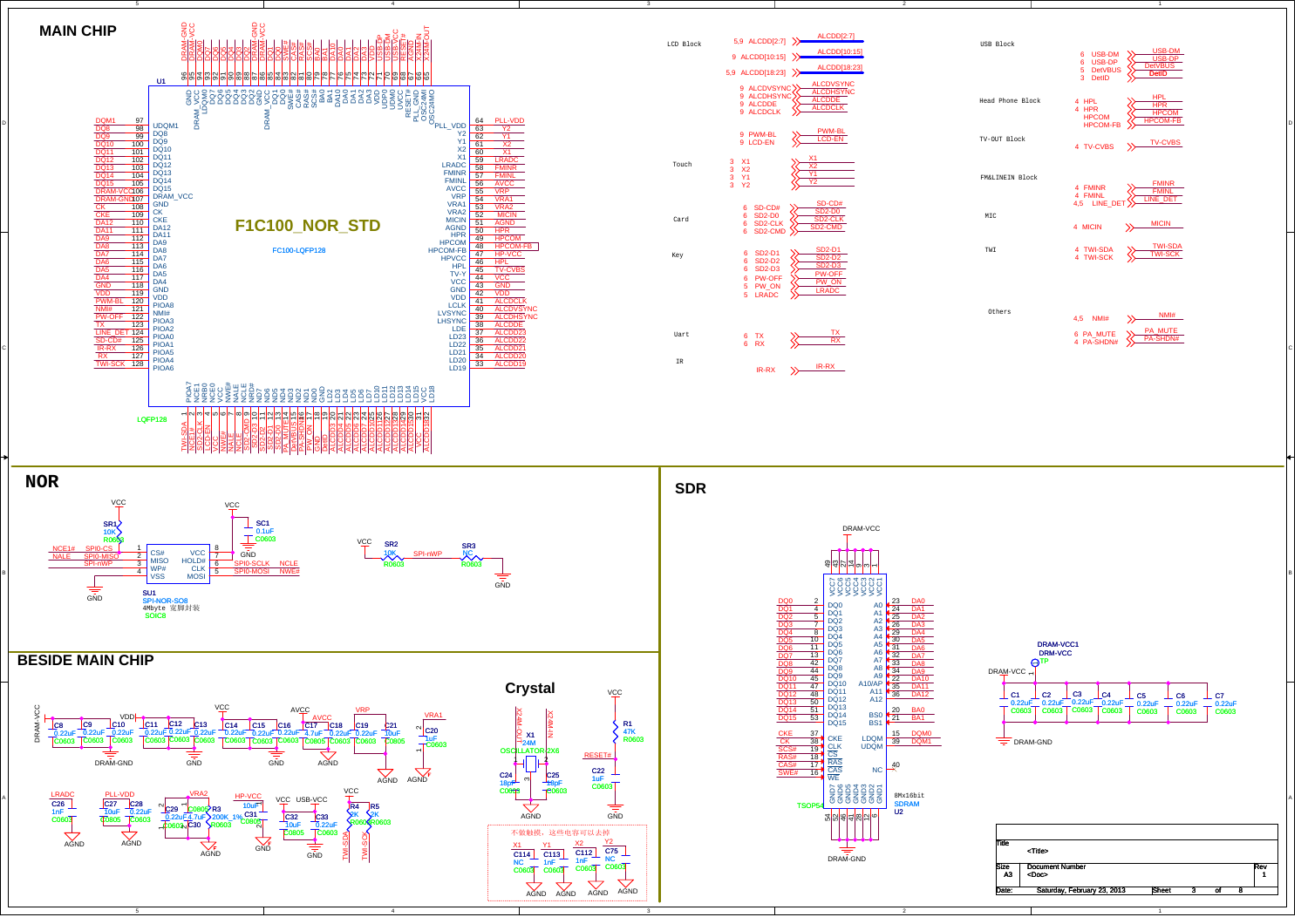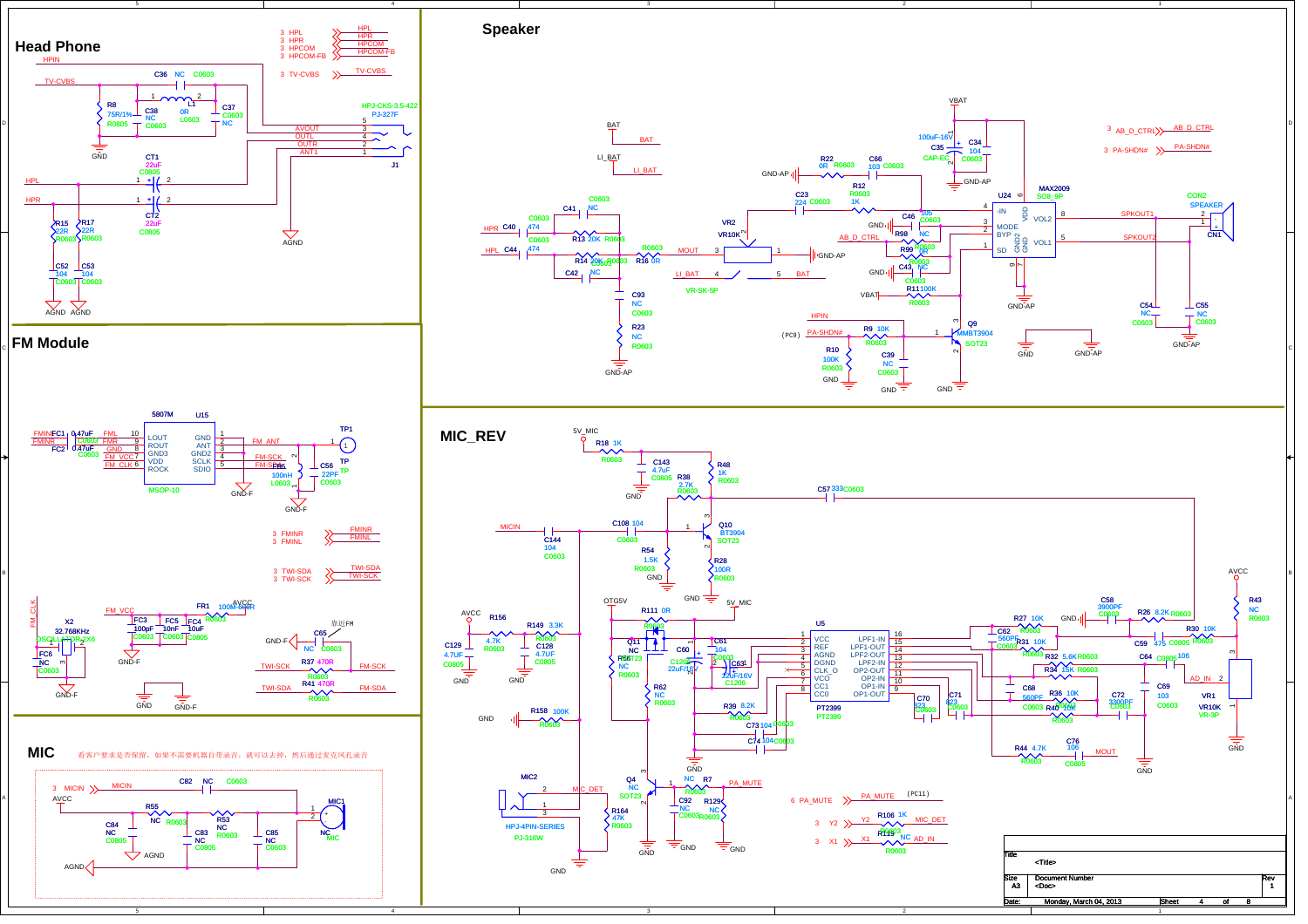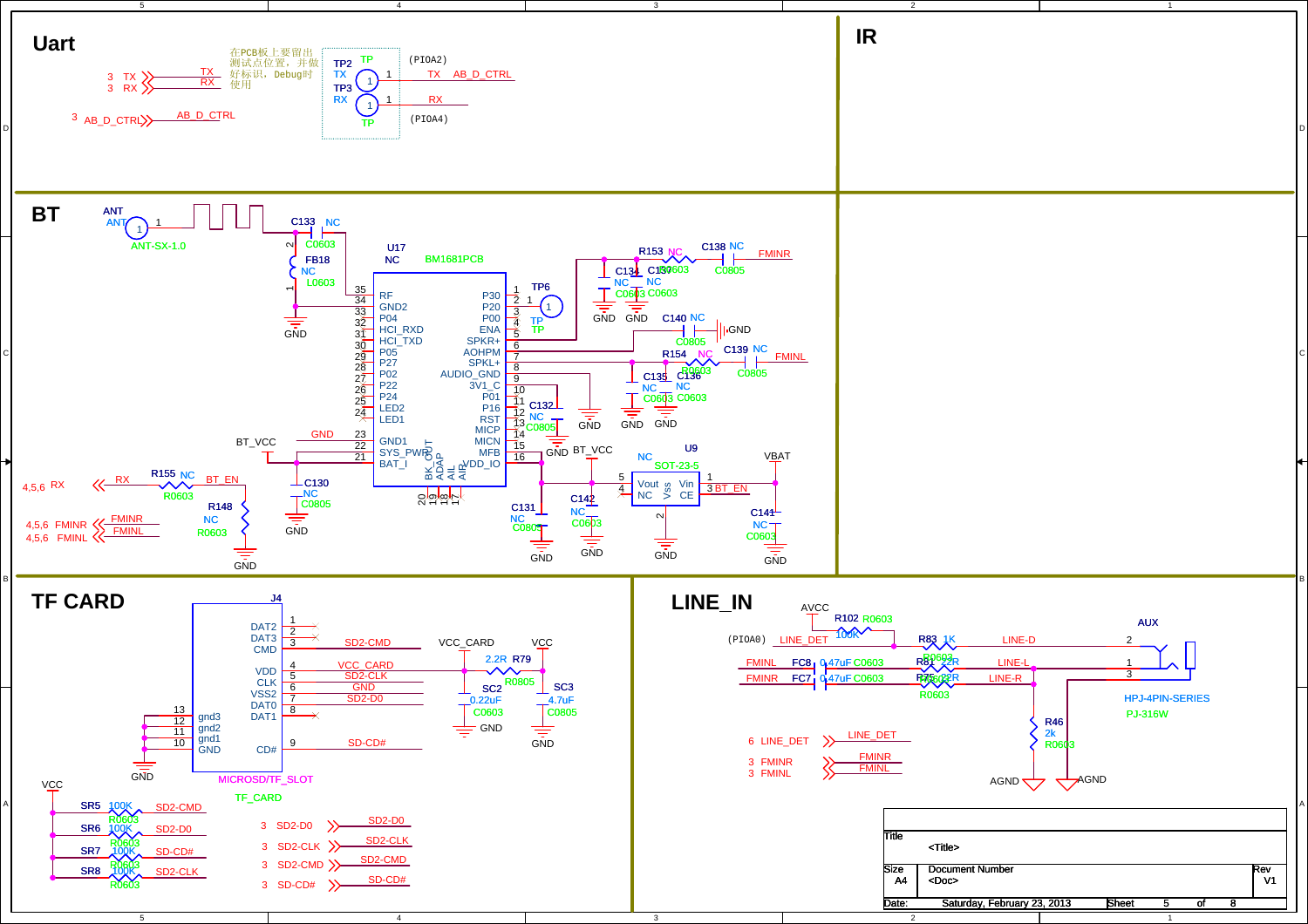